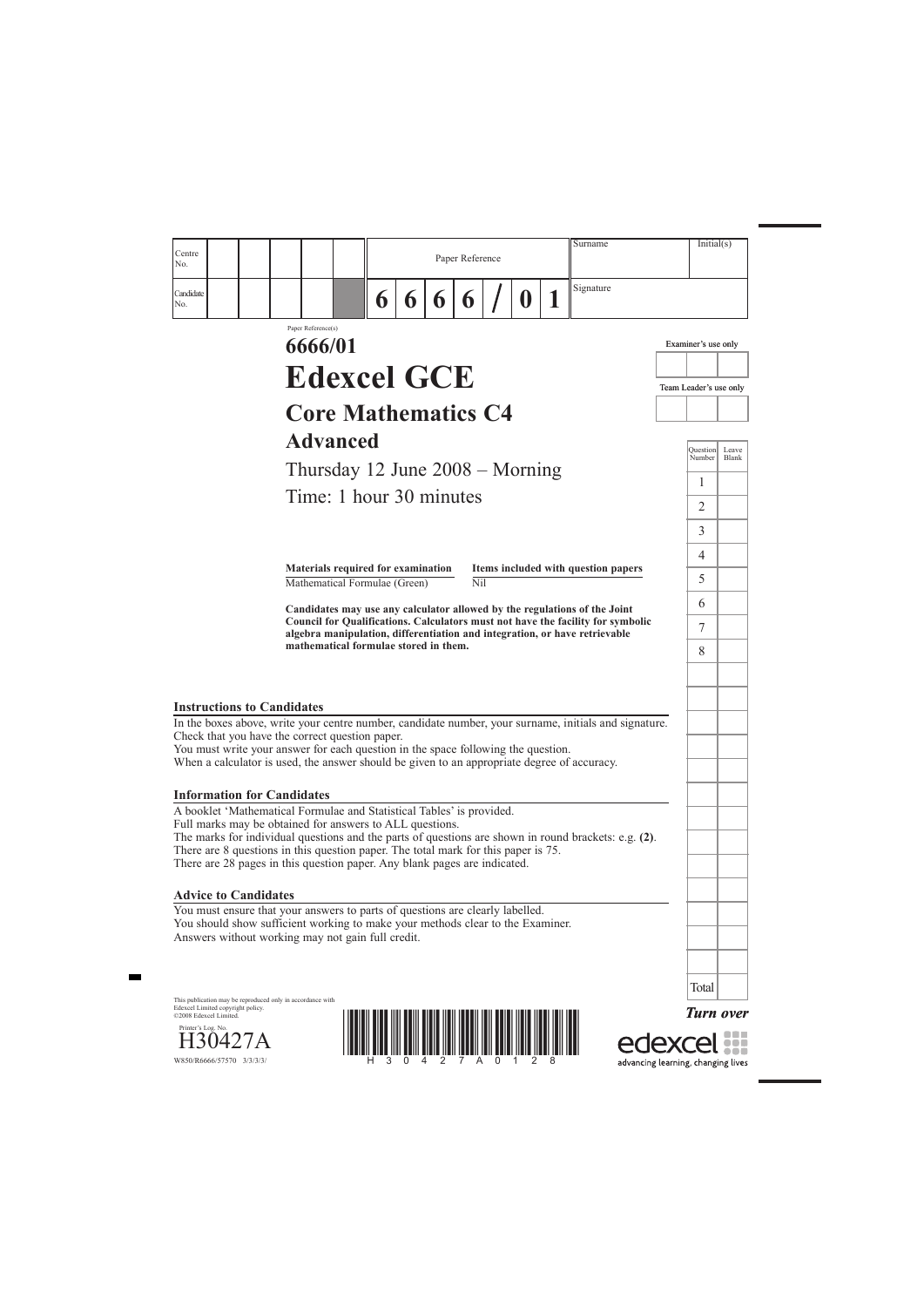



 $\overline{2}$ 

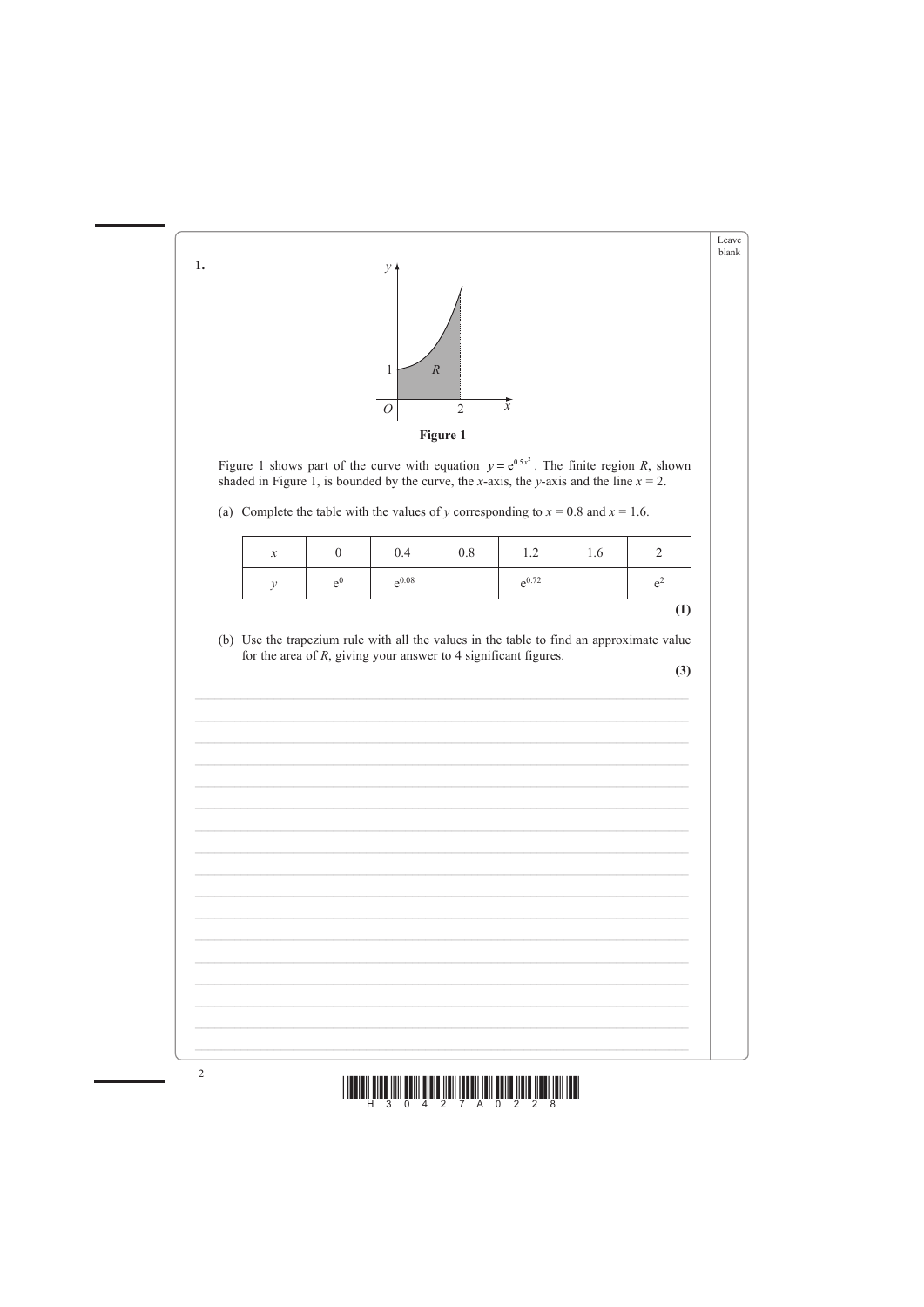| Question 1 continued | Leave<br>blank |
|----------------------|----------------|
|                      |                |
|                      |                |
|                      |                |
|                      |                |
|                      |                |
|                      |                |
|                      |                |
|                      |                |
|                      |                |
|                      |                |
|                      |                |
|                      |                |
|                      |                |
|                      |                |
|                      |                |
|                      |                |
|                      |                |
|                      |                |
|                      |                |
|                      |                |
|                      |                |
|                      |                |

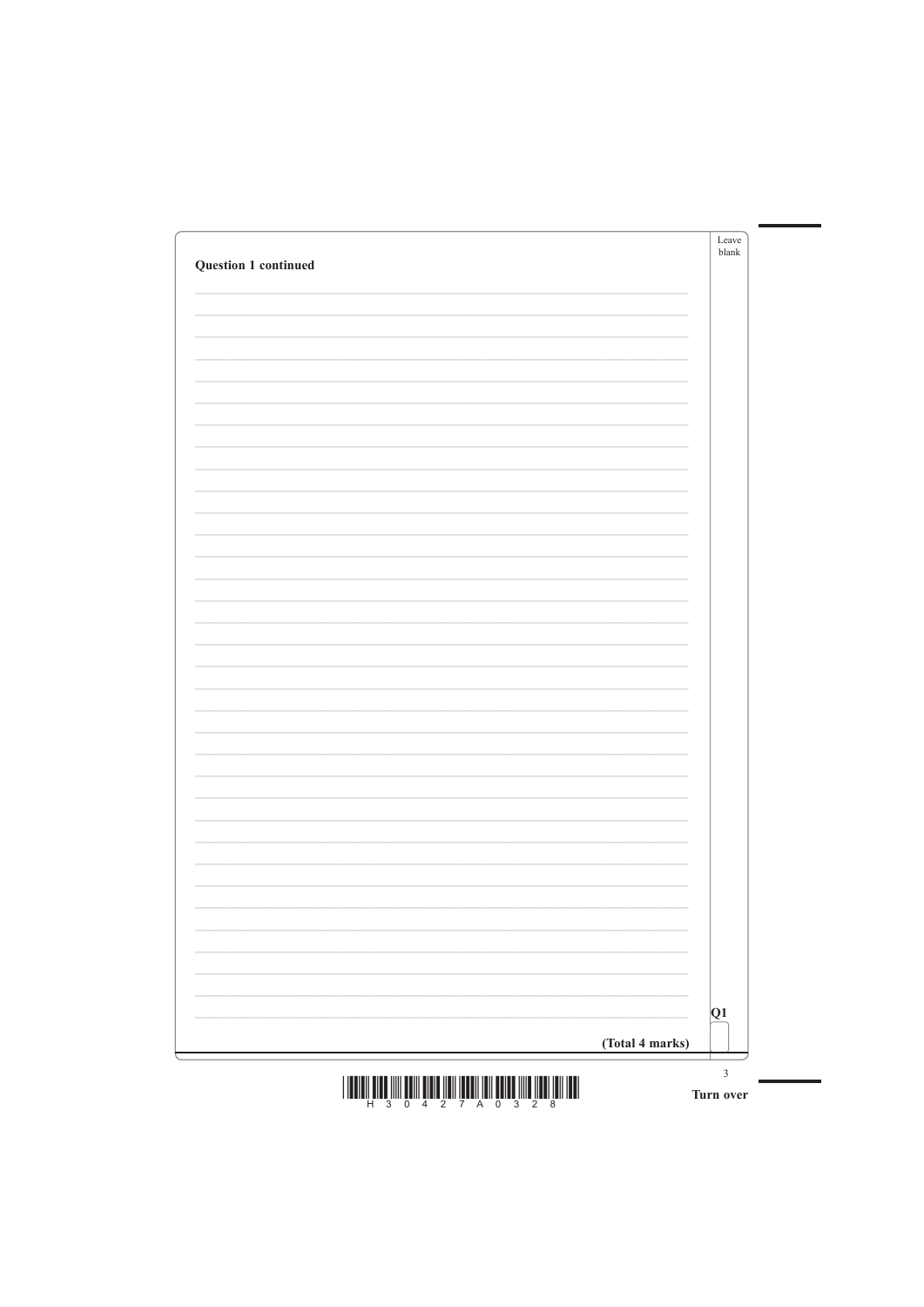|                                                             |     | Leave<br>blank |
|-------------------------------------------------------------|-----|----------------|
| (a) Use integration by parts to find $\int xe^x dx$ .<br>2. |     |                |
|                                                             | (3) |                |
| (b) Hence find $\int x^2 e^x dx$ .                          |     |                |
|                                                             | (3) |                |
|                                                             |     |                |
|                                                             |     |                |
|                                                             |     |                |
|                                                             |     |                |
|                                                             |     |                |
|                                                             |     |                |
|                                                             |     |                |
|                                                             |     |                |
|                                                             |     |                |
|                                                             |     |                |
|                                                             |     |                |
|                                                             |     |                |
|                                                             |     |                |
|                                                             |     |                |
|                                                             |     |                |
|                                                             |     |                |
|                                                             |     |                |
|                                                             |     |                |
|                                                             |     |                |
|                                                             |     |                |
|                                                             |     |                |
|                                                             |     |                |
|                                                             |     |                |
|                                                             |     |                |
|                                                             |     |                |
|                                                             |     |                |
|                                                             |     |                |
|                                                             |     |                |
|                                                             |     |                |
|                                                             |     |                |
|                                                             |     |                |
|                                                             |     |                |
|                                                             |     |                |





 $\overline{4}$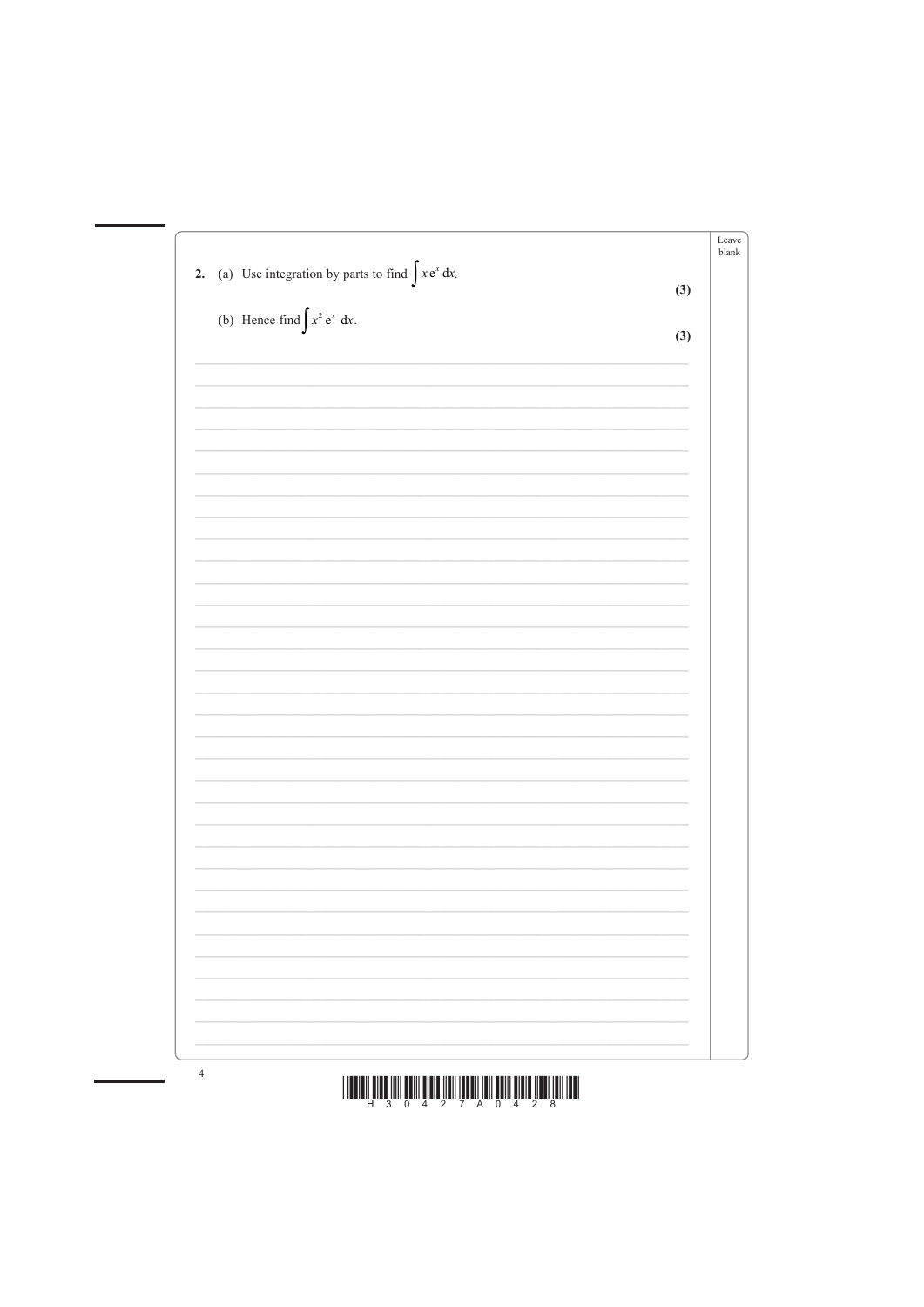| <b>Question 2 continued</b> | Leave<br>blank |
|-----------------------------|----------------|
|                             |                |
|                             |                |
|                             |                |
|                             |                |
|                             |                |
|                             |                |
|                             |                |
|                             |                |
|                             |                |
|                             |                |
|                             |                |
|                             |                |
|                             |                |
|                             |                |
|                             |                |
|                             |                |
|                             |                |
|                             |                |
|                             |                |
|                             |                |
|                             |                |

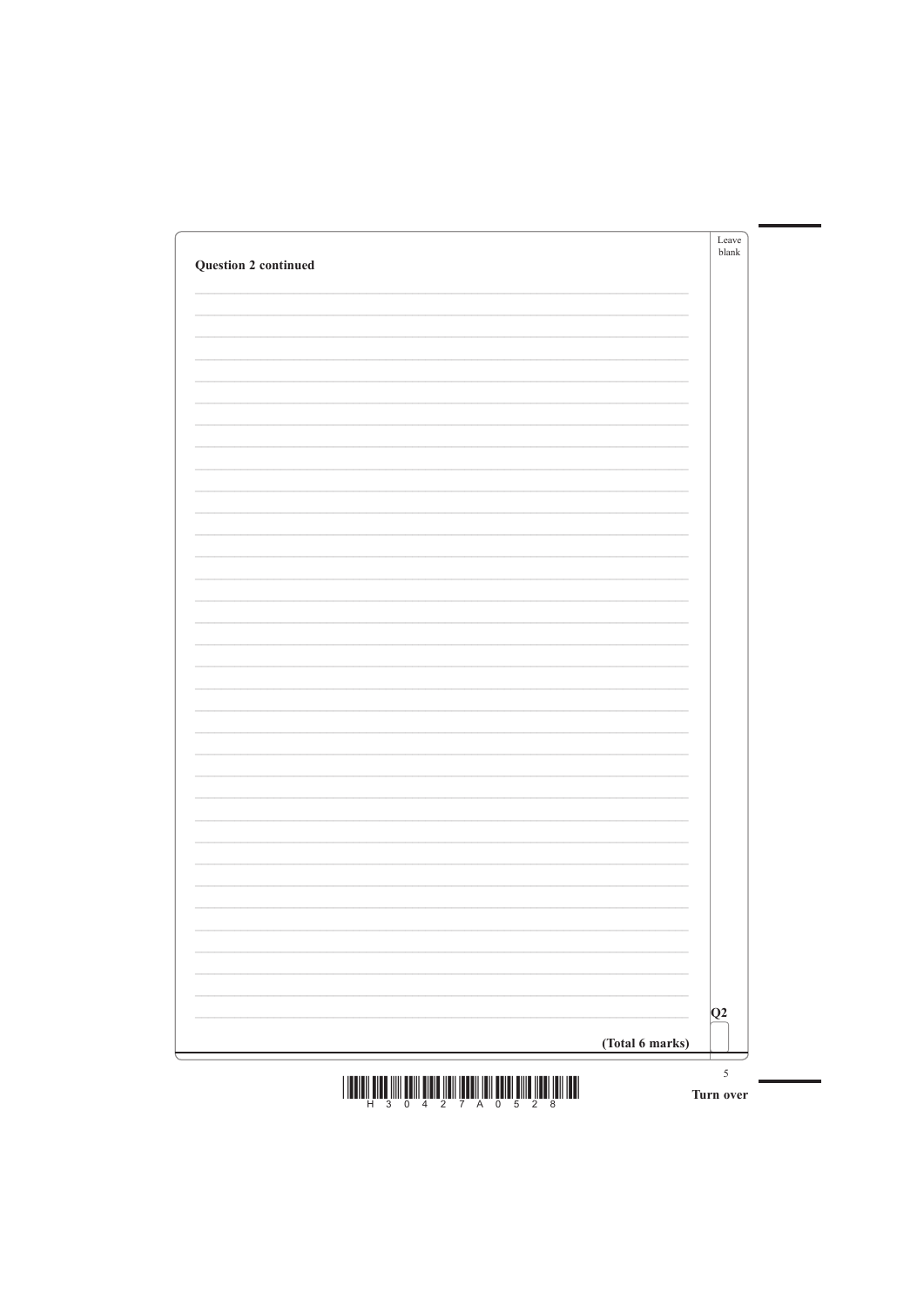



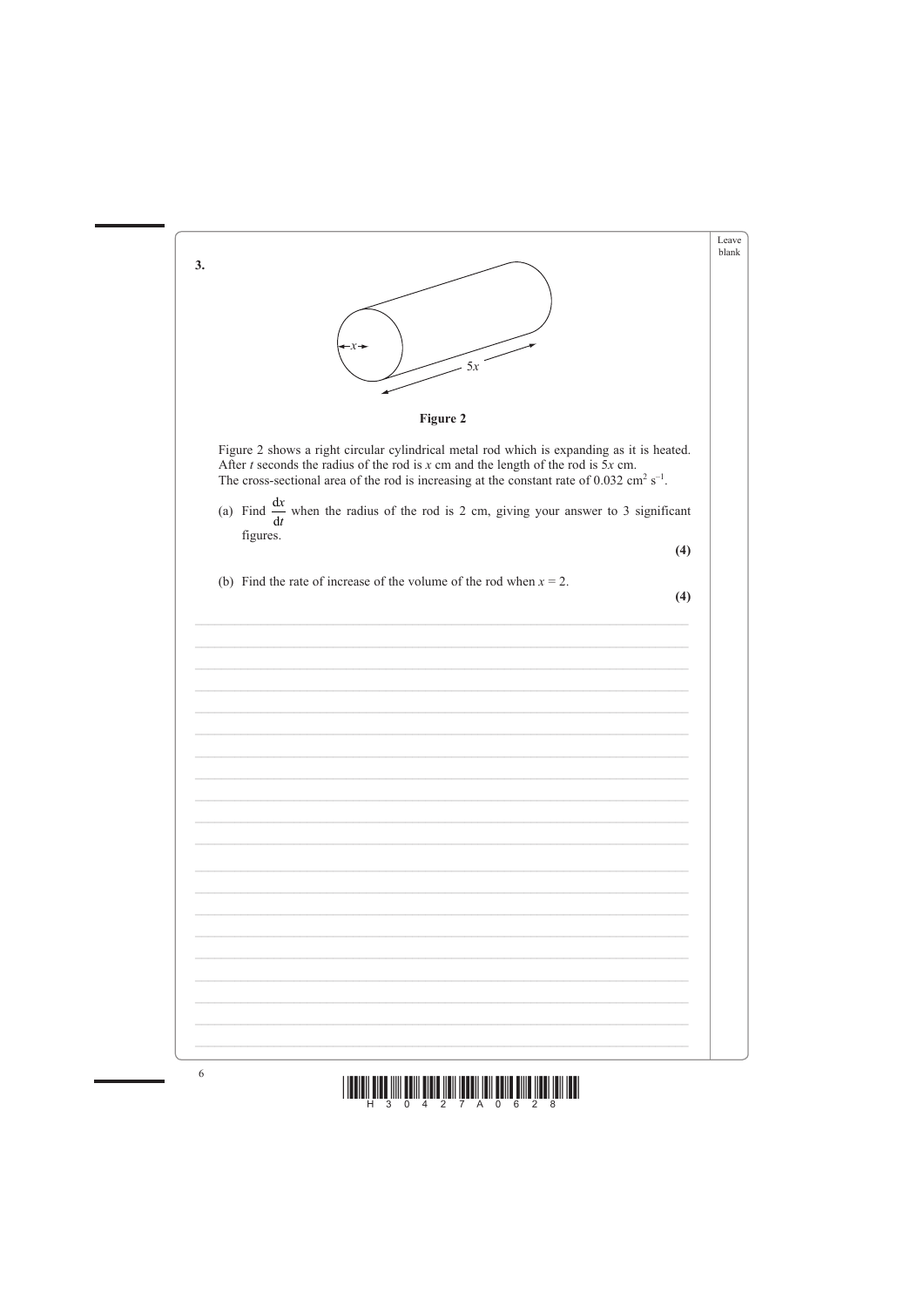| Question 3 continued | Leave<br>blank |
|----------------------|----------------|
|                      |                |
|                      |                |
|                      |                |
|                      |                |
|                      |                |
|                      |                |
|                      |                |
|                      |                |
|                      |                |
|                      |                |
|                      |                |
|                      |                |
|                      |                |
|                      |                |
|                      |                |
|                      |                |
|                      |                |
|                      |                |
|                      |                |
|                      |                |
|                      |                |



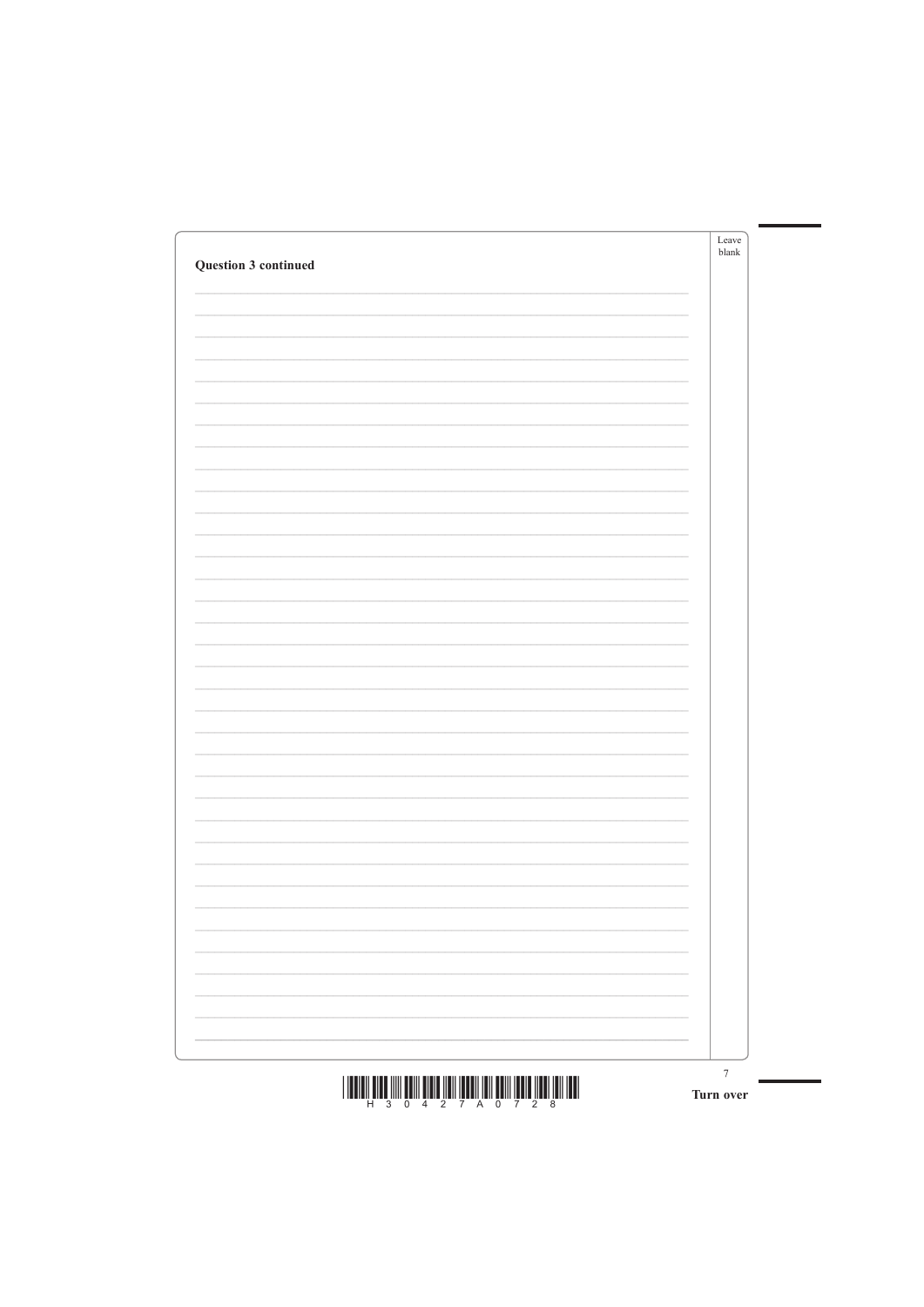| <b>Question 3 continued</b> | Leave<br>${\tt blank}$ |
|-----------------------------|------------------------|
|                             |                        |
|                             |                        |
|                             |                        |
|                             |                        |
|                             |                        |
|                             |                        |
|                             |                        |
|                             |                        |
|                             |                        |
|                             |                        |
|                             |                        |
|                             |                        |
|                             |                        |
|                             |                        |
|                             |                        |
|                             |                        |
|                             |                        |
|                             |                        |



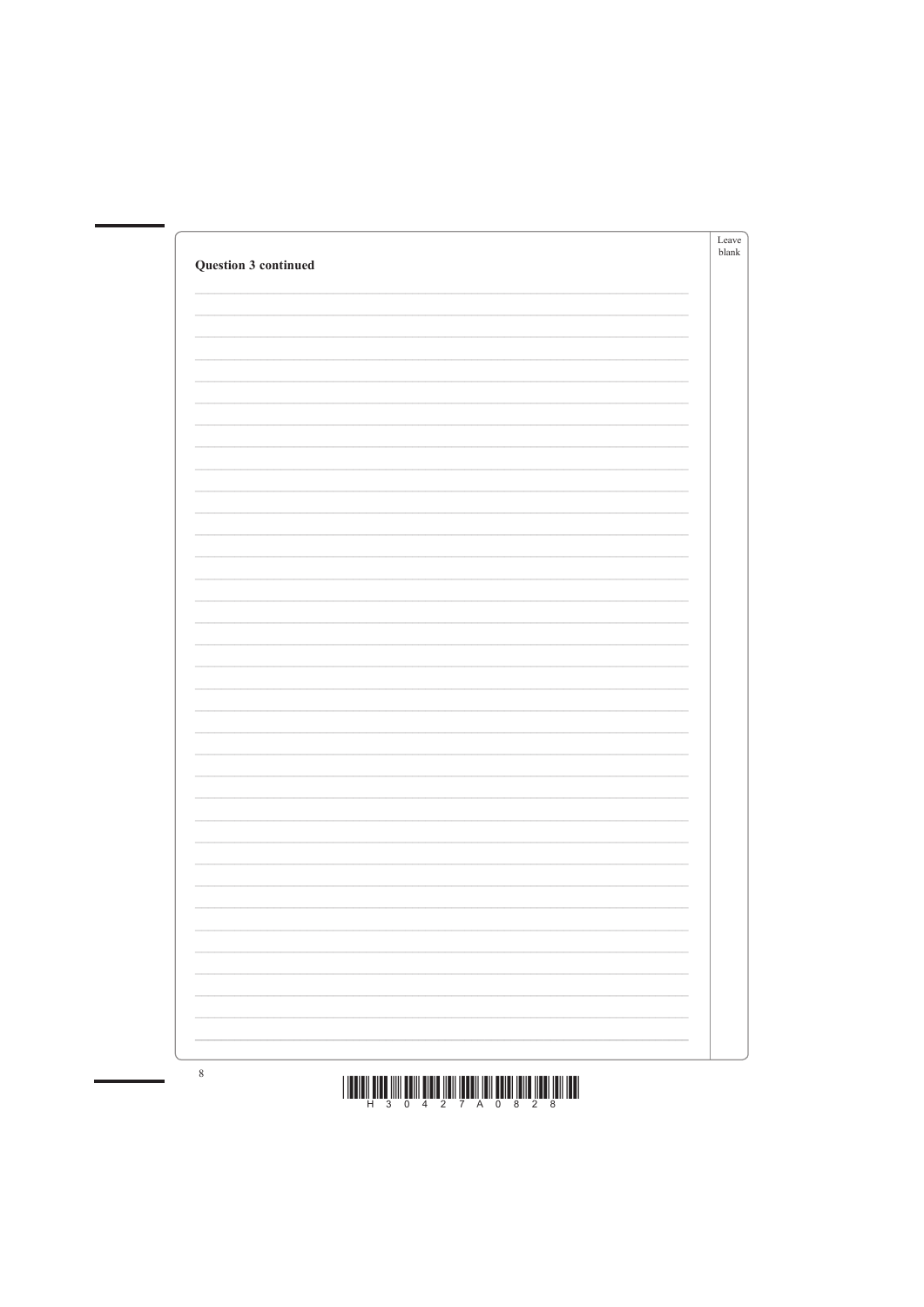| Question 3 continued | Leave<br>blank |
|----------------------|----------------|
|                      |                |
|                      |                |
|                      |                |
|                      |                |
|                      |                |
|                      |                |
|                      |                |
|                      |                |
|                      |                |
|                      |                |
|                      |                |
|                      |                |
|                      |                |
|                      |                |
|                      |                |
|                      |                |
|                      |                |
|                      |                |
|                      |                |
|                      |                |
|                      |                |

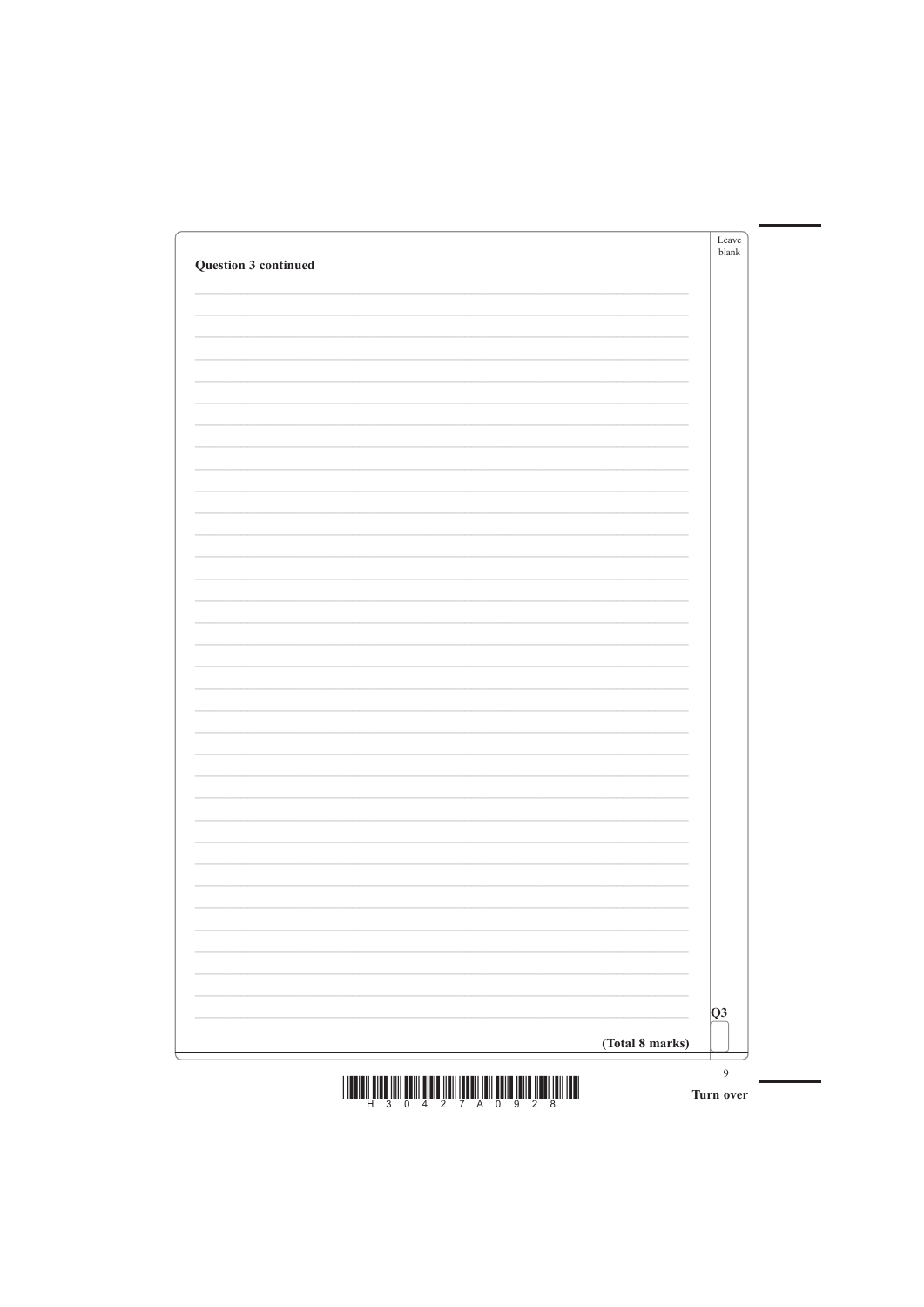| A curve has equation $3x^2 - y^2 + xy = 4$ . The points P and Q lie on the curve. The gradient<br>$\boldsymbol{4}$ .<br>of the tangent to the curve is $\frac{8}{3}$ at P and at Q. |     |
|-------------------------------------------------------------------------------------------------------------------------------------------------------------------------------------|-----|
| (a) Use implicit differentiation to show that $y - 2x = 0$ at P and at Q.                                                                                                           | (6) |
| (b) Find the coordinates of $P$ and $Q$ .                                                                                                                                           | (3) |
|                                                                                                                                                                                     |     |
|                                                                                                                                                                                     |     |
|                                                                                                                                                                                     |     |
|                                                                                                                                                                                     |     |
|                                                                                                                                                                                     |     |
|                                                                                                                                                                                     |     |
|                                                                                                                                                                                     |     |
|                                                                                                                                                                                     |     |
|                                                                                                                                                                                     |     |
|                                                                                                                                                                                     |     |
|                                                                                                                                                                                     |     |



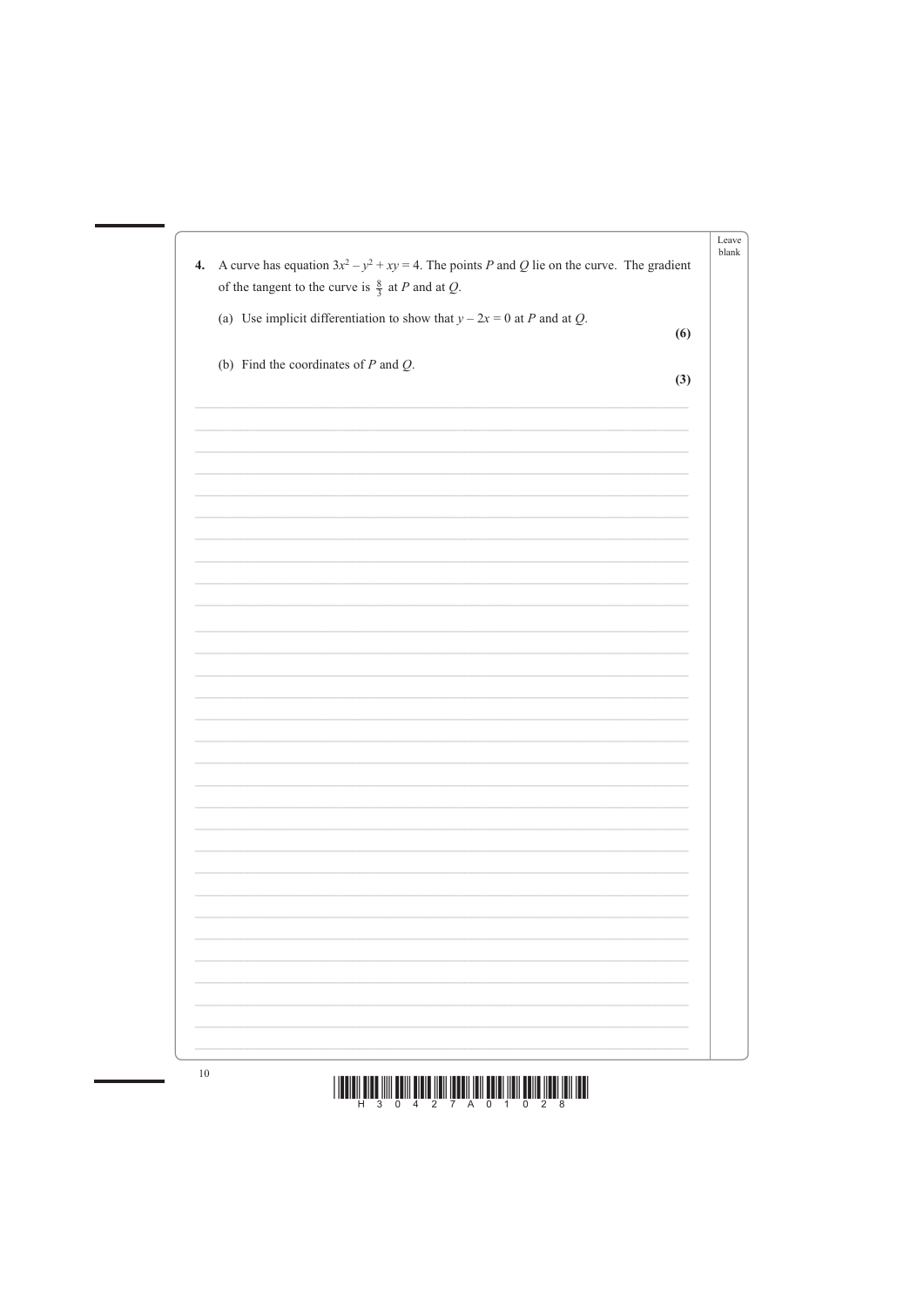| <b>Question 4 continued</b> |   | Leave<br>blank |
|-----------------------------|---|----------------|
|                             |   |                |
|                             |   |                |
|                             |   |                |
|                             |   |                |
|                             |   |                |
|                             |   |                |
|                             |   |                |
|                             |   |                |
|                             |   |                |
|                             |   |                |
|                             |   |                |
|                             |   |                |
|                             |   |                |
|                             |   |                |
|                             |   |                |
|                             |   |                |
|                             |   |                |
|                             |   |                |
|                             | - |                |
|                             |   |                |





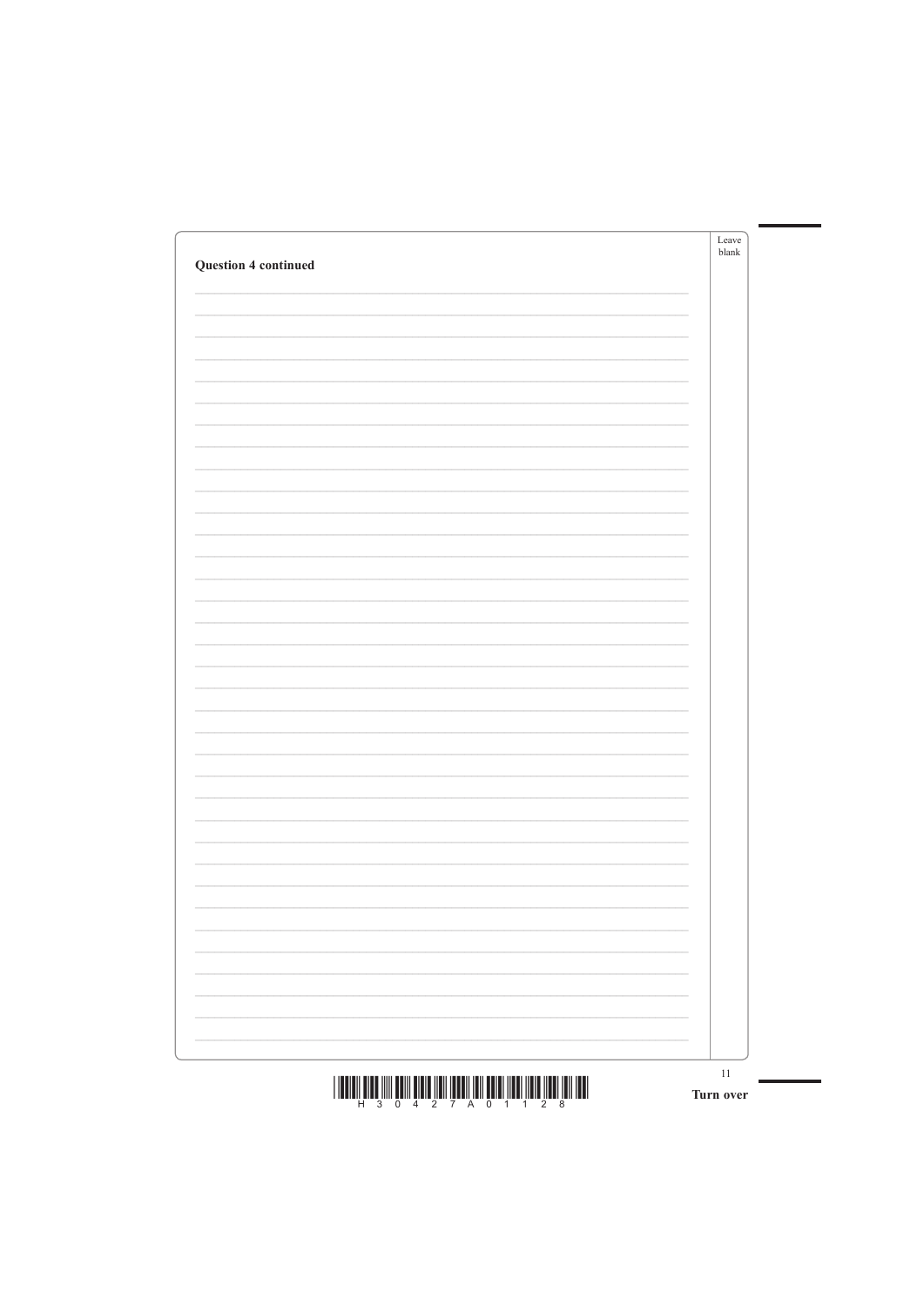| <b>Question 4 continued</b> | Leave<br>blank |
|-----------------------------|----------------|
|                             |                |
|                             |                |
|                             |                |
|                             |                |
|                             |                |
|                             |                |
|                             |                |
|                             |                |
|                             |                |
|                             |                |
|                             |                |
|                             |                |
|                             |                |
|                             |                |
|                             |                |
|                             |                |
|                             |                |
|                             |                |
|                             |                |
|                             |                |
|                             |                |



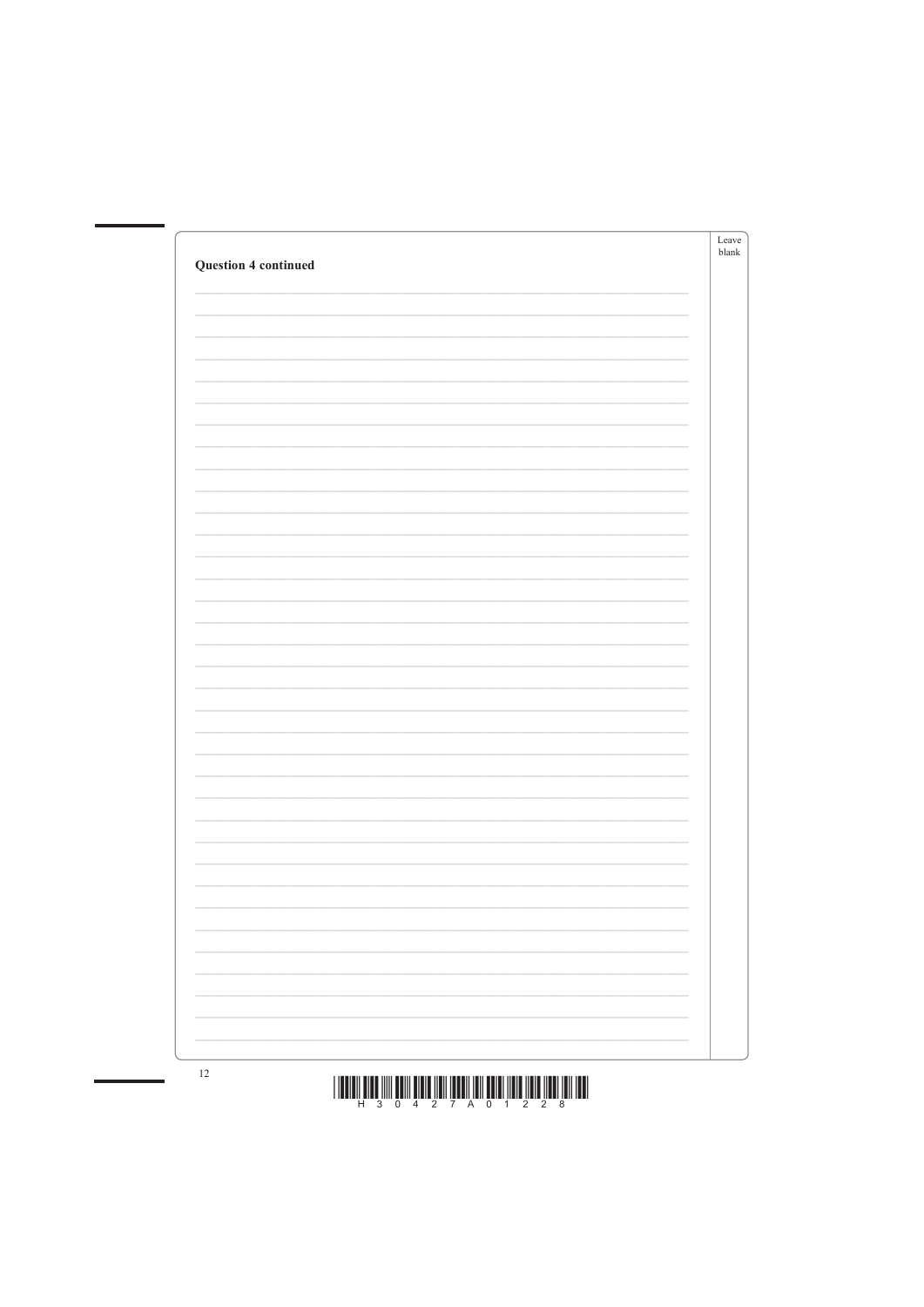| <b>Question 4 continued</b> |   | Leave<br>blank |
|-----------------------------|---|----------------|
|                             |   |                |
|                             |   |                |
|                             |   |                |
|                             |   |                |
|                             |   |                |
|                             |   |                |
|                             |   |                |
|                             |   |                |
|                             |   |                |
|                             |   |                |
|                             |   |                |
|                             |   |                |
|                             |   |                |
|                             |   |                |
|                             |   |                |
|                             |   |                |
|                             |   |                |
|                             |   |                |
|                             | - |                |
|                             |   |                |

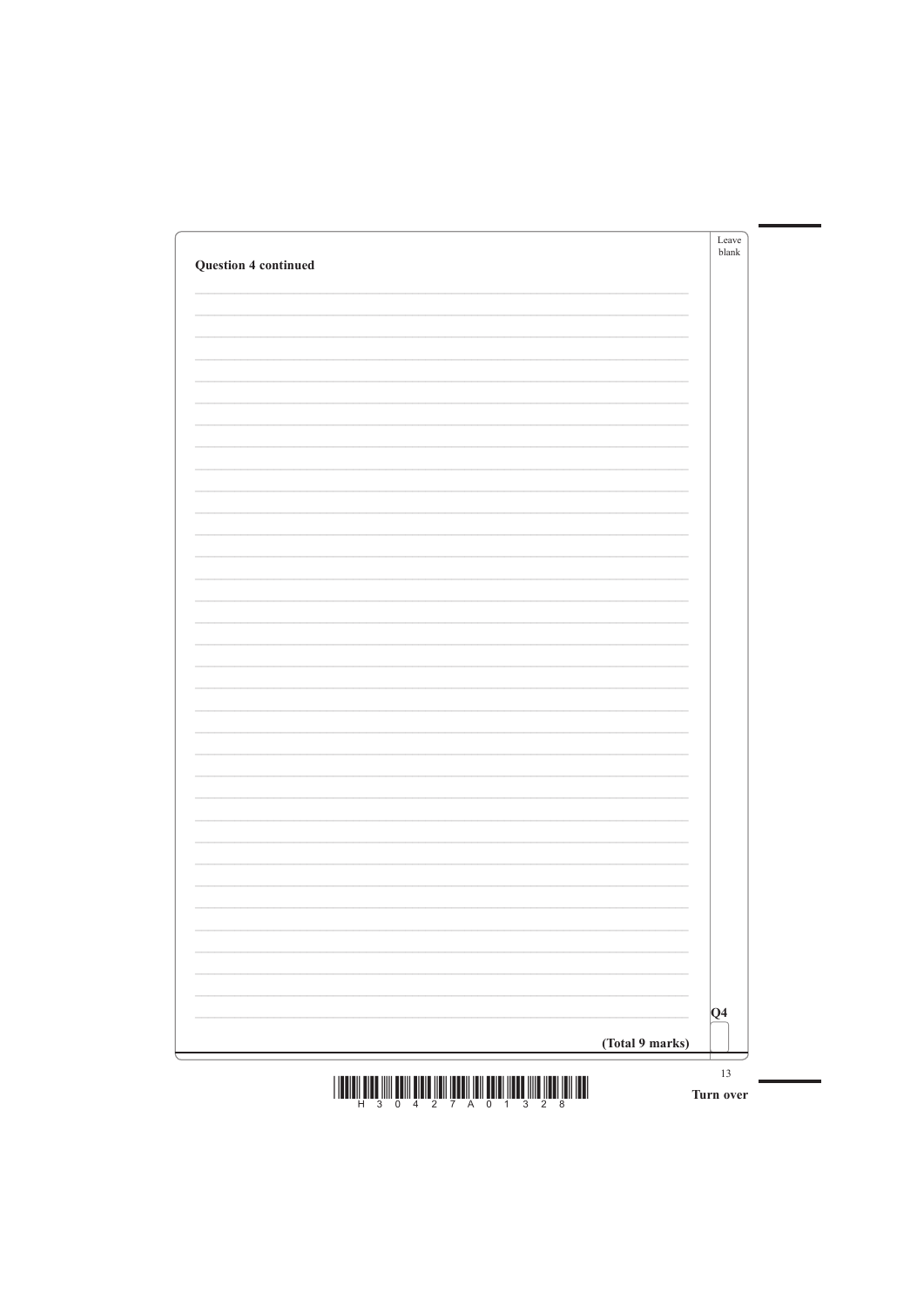| 5. | (a) Expand $\frac{1}{\sqrt{(4-3x)}}$ , where $ x  < \frac{4}{3}$ , in ascending powers of x up to and including the                   |
|----|---------------------------------------------------------------------------------------------------------------------------------------|
|    | term in $x^2$ . Simplify each term.                                                                                                   |
|    | (5)                                                                                                                                   |
|    | (b) Hence, or otherwise, find the first 3 terms in the expansion of $\frac{x+8}{\sqrt{(4-3x)}}$ as a series in ascending powers of x. |
|    | (4)                                                                                                                                   |
|    |                                                                                                                                       |
|    |                                                                                                                                       |
|    |                                                                                                                                       |
|    |                                                                                                                                       |
|    |                                                                                                                                       |
|    |                                                                                                                                       |
|    |                                                                                                                                       |
|    |                                                                                                                                       |
|    |                                                                                                                                       |
|    |                                                                                                                                       |
|    |                                                                                                                                       |
|    |                                                                                                                                       |
|    |                                                                                                                                       |
|    |                                                                                                                                       |
|    |                                                                                                                                       |
|    |                                                                                                                                       |
|    |                                                                                                                                       |
|    |                                                                                                                                       |
|    |                                                                                                                                       |
|    |                                                                                                                                       |
|    |                                                                                                                                       |
|    |                                                                                                                                       |
|    |                                                                                                                                       |
|    |                                                                                                                                       |
|    |                                                                                                                                       |
|    |                                                                                                                                       |



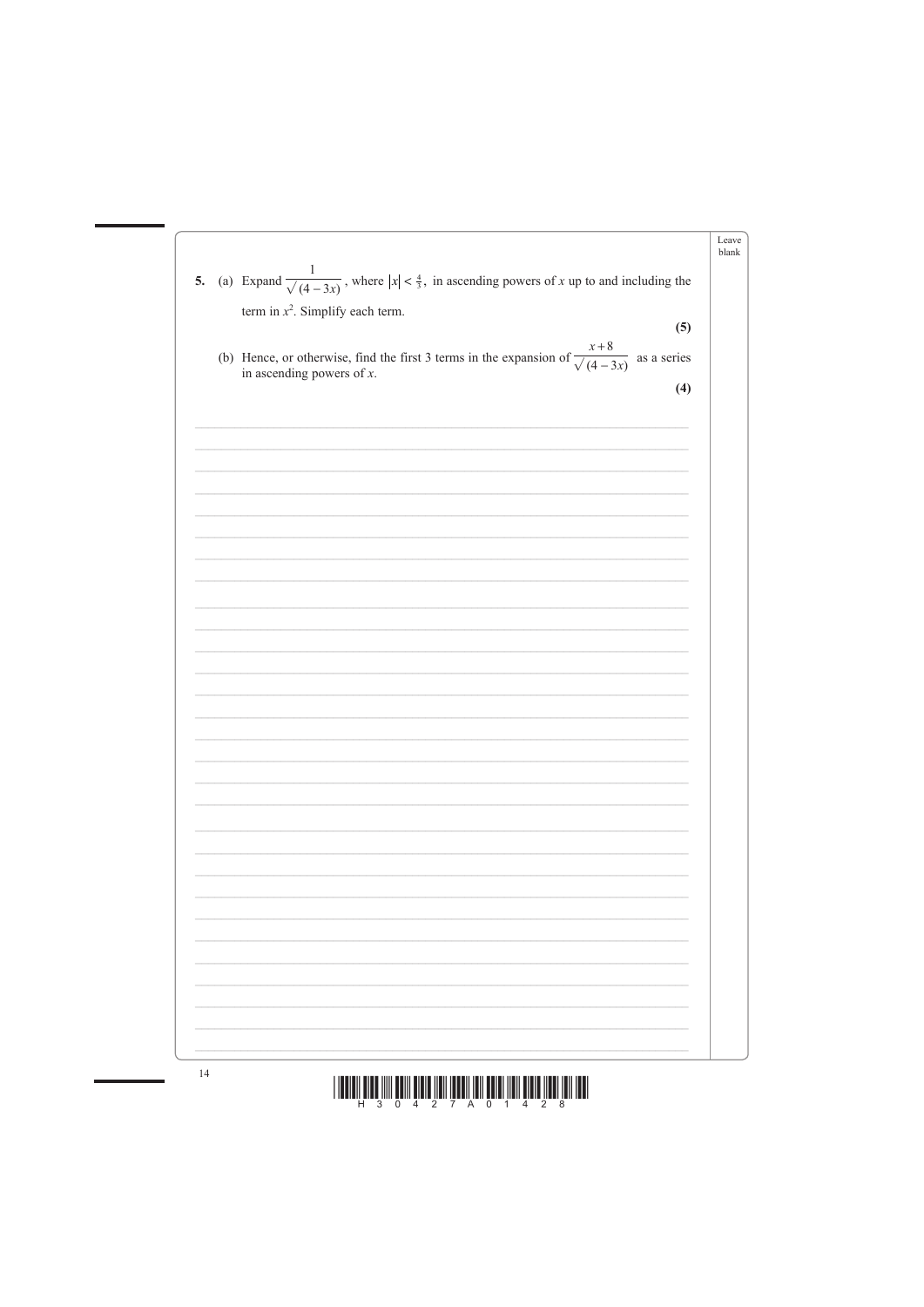| <b>Question 5 continued</b> | Leave<br>blank |
|-----------------------------|----------------|
|                             |                |
|                             |                |
|                             |                |
|                             |                |
|                             |                |
|                             |                |
|                             |                |
|                             |                |
|                             |                |
|                             |                |
|                             |                |
|                             |                |
|                             |                |
|                             |                |
|                             |                |
|                             |                |
|                             |                |
|                             |                |
|                             |                |
|                             |                |
|                             |                |
|                             |                |

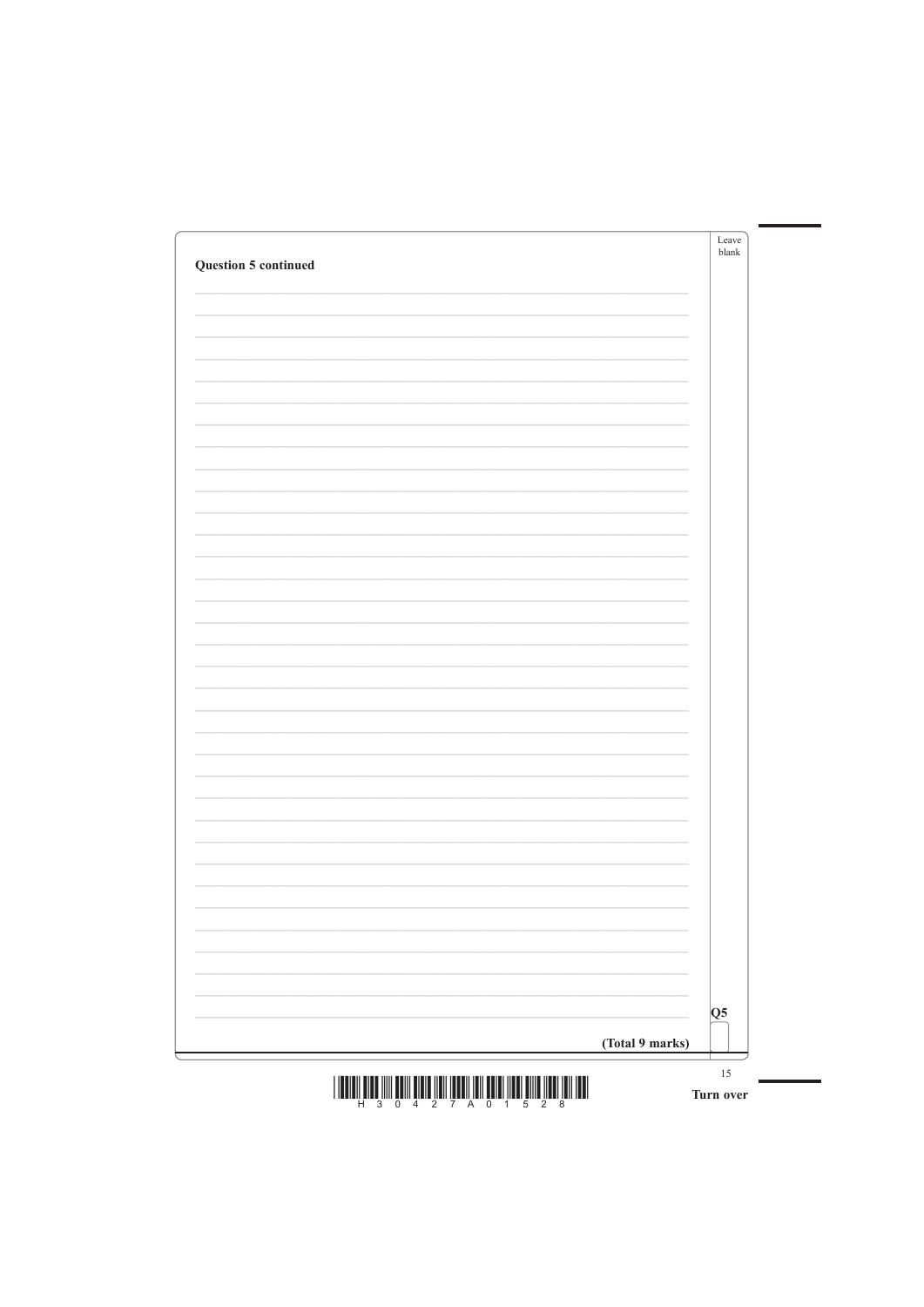| 6. | With respect to a fixed origin $O$ , the lines $l_1$ and $l_2$ are given by the equations                             |
|----|-----------------------------------------------------------------------------------------------------------------------|
|    | <i>l</i> <sub>1</sub> : $\mathbf{r} = (-9\mathbf{i} + 10\mathbf{k}) + \lambda(2\mathbf{i} + \mathbf{j} - \mathbf{k})$ |
|    | $l_2$ : $\mathbf{r} = (3\mathbf{i} + \mathbf{j} + 17\mathbf{k}) + \mu(3\mathbf{i} - \mathbf{j} + 5\mathbf{k})$        |
|    | where $\lambda$ and $\mu$ are scalar parameters.                                                                      |
|    | (a) Show that $l_1$ and $l_2$ meet and find the position vector of their point of intersection.<br>(6)                |
|    | (b) Show that $l_1$ and $l_2$ are perpendicular to each other.<br>(2)                                                 |
|    | The point A has position vector $5i + 7j + 3k$ .                                                                      |
|    | (c) Show that A lies on $l_1$ .<br>(1)                                                                                |
|    | The point <i>B</i> is the image of <i>A</i> after reflection in the line $l_2$ .                                      |
|    | (d) Find the position vector of $B$ .<br>(3)                                                                          |
|    |                                                                                                                       |
|    |                                                                                                                       |
|    |                                                                                                                       |
|    |                                                                                                                       |
|    |                                                                                                                       |
|    |                                                                                                                       |
|    |                                                                                                                       |
|    |                                                                                                                       |
|    |                                                                                                                       |



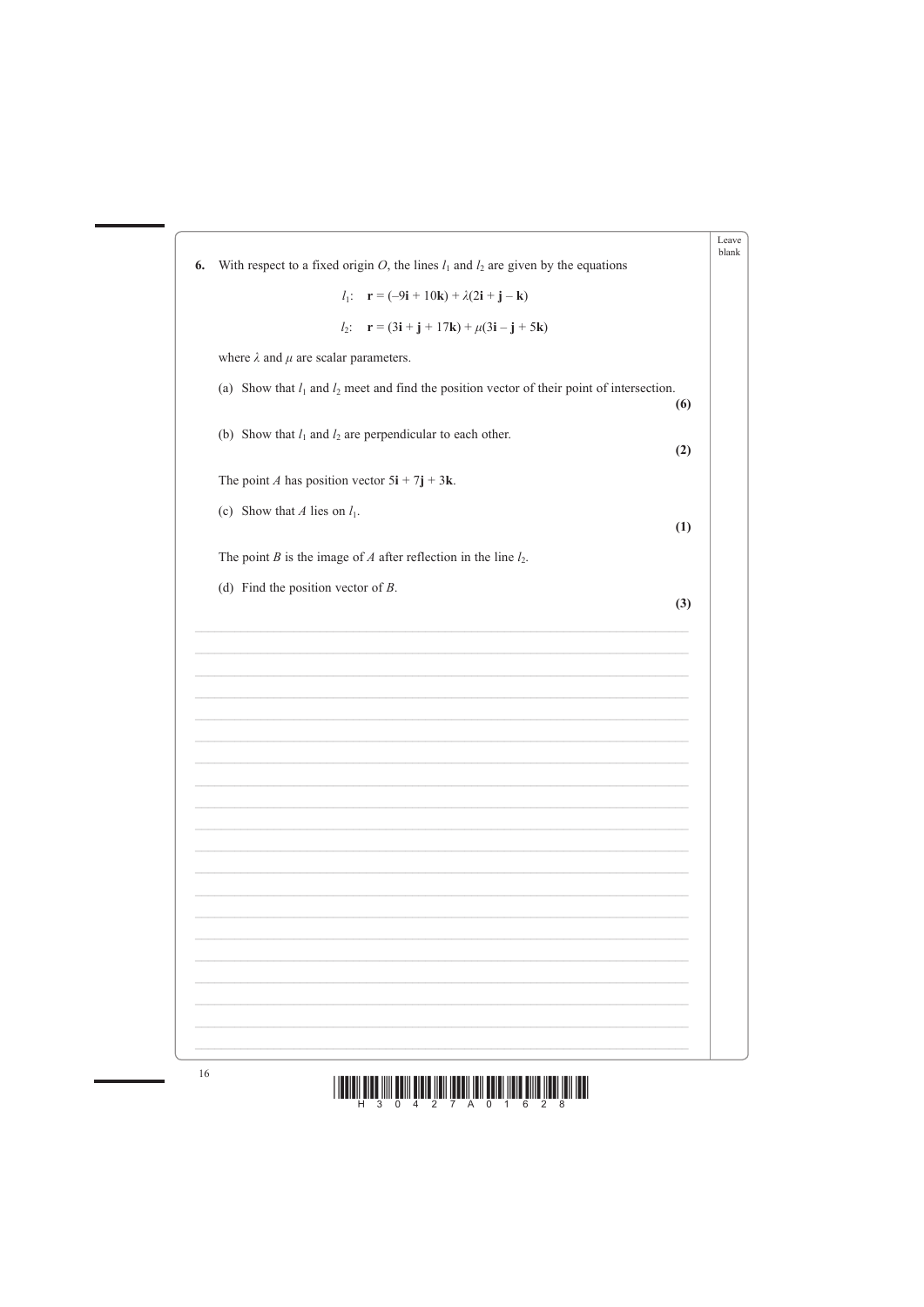| Question 6 continued |   | Leave<br>blank |
|----------------------|---|----------------|
|                      |   |                |
|                      |   |                |
|                      |   |                |
|                      |   |                |
|                      |   |                |
|                      |   |                |
|                      |   |                |
|                      |   |                |
|                      |   |                |
|                      |   |                |
|                      |   |                |
|                      |   |                |
|                      |   |                |
|                      |   |                |
|                      |   |                |
|                      |   |                |
|                      |   |                |
|                      |   |                |
|                      | - |                |
|                      |   |                |

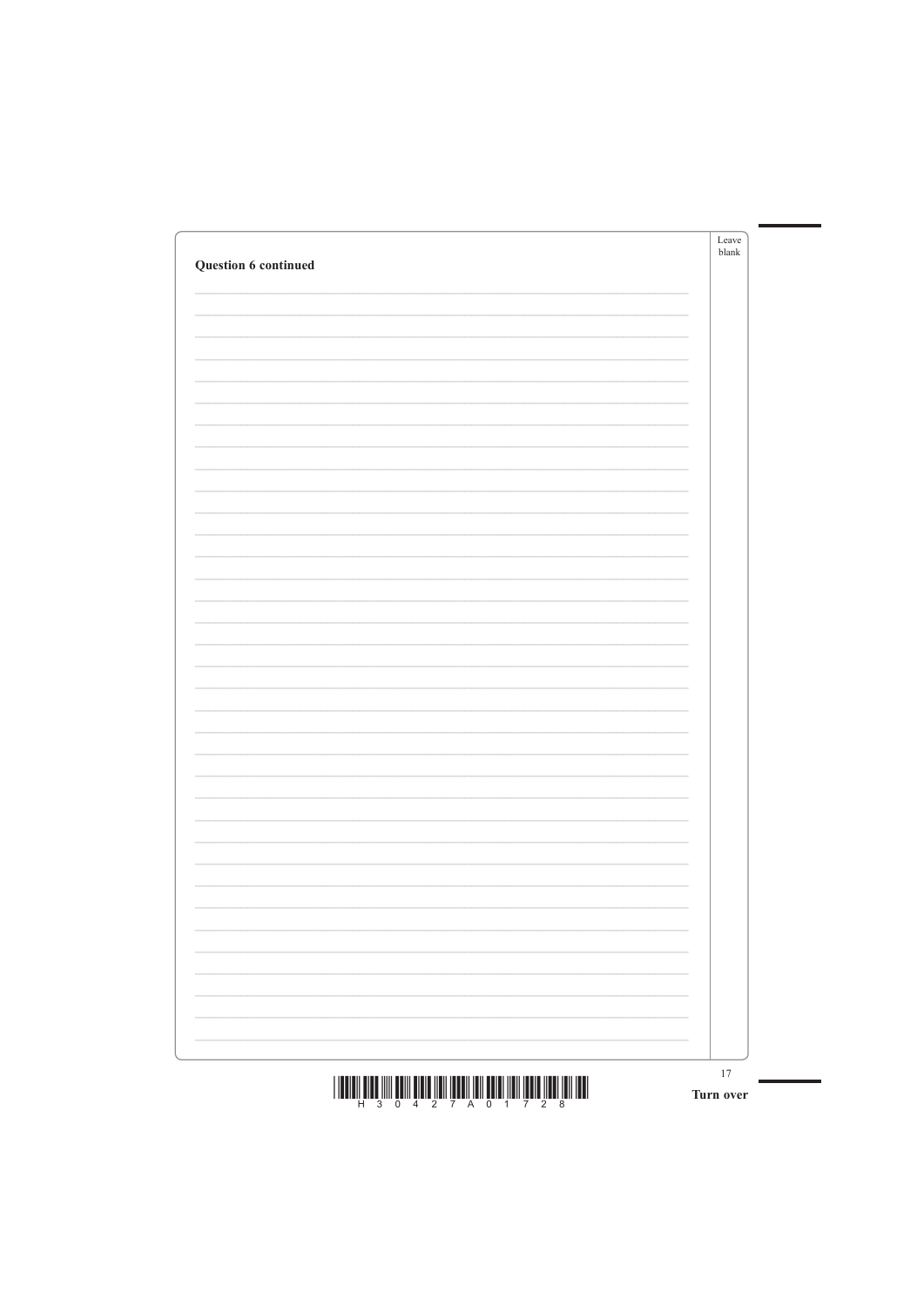| Question 6 continued | Leave<br>blank |
|----------------------|----------------|
|                      |                |
|                      |                |
|                      |                |
|                      |                |
|                      |                |
|                      |                |
|                      |                |
|                      |                |
|                      |                |
|                      |                |
|                      |                |
|                      |                |
|                      |                |
|                      |                |
|                      |                |
|                      |                |
|                      |                |
|                      |                |
|                      |                |
|                      |                |
|                      |                |
|                      |                |
|                      |                |



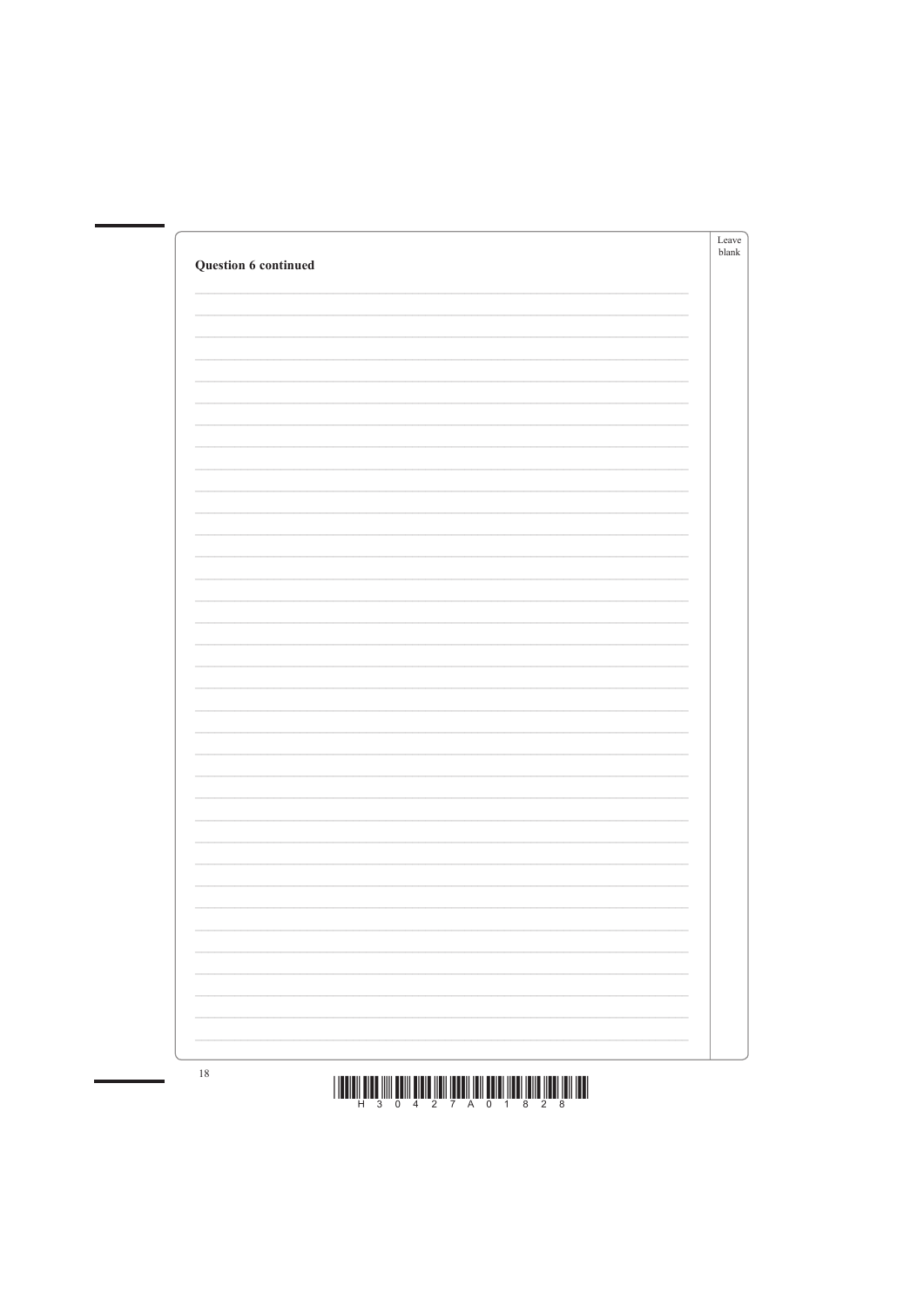| Question 6 continued |   | Leave<br>blank |
|----------------------|---|----------------|
|                      |   |                |
|                      |   |                |
|                      |   |                |
|                      |   |                |
|                      |   |                |
|                      |   |                |
|                      |   |                |
|                      |   |                |
|                      |   |                |
|                      |   |                |
|                      |   |                |
|                      |   |                |
|                      |   |                |
|                      |   |                |
|                      |   |                |
|                      |   |                |
|                      |   |                |
|                      |   |                |
|                      | - |                |
|                      |   |                |

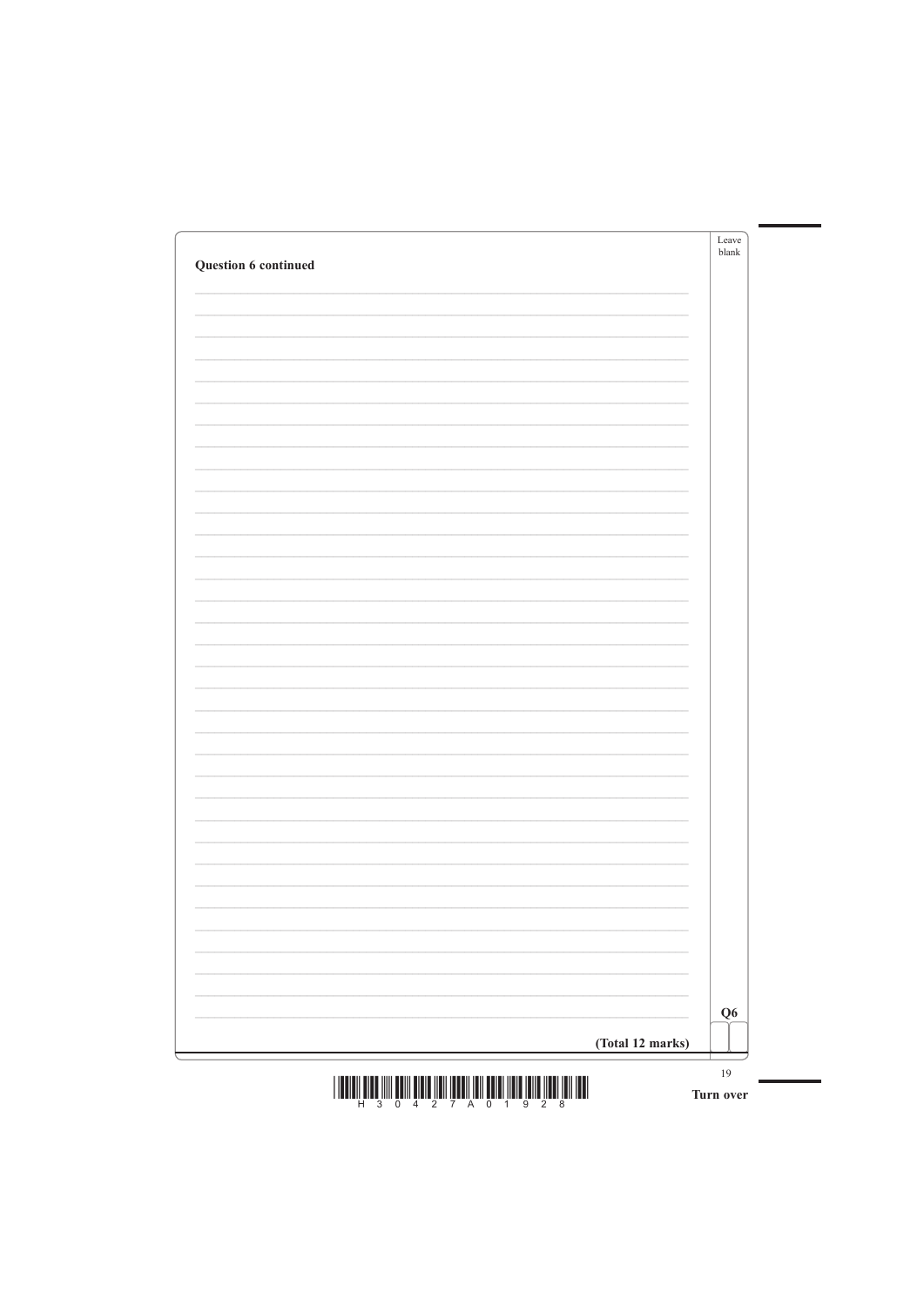



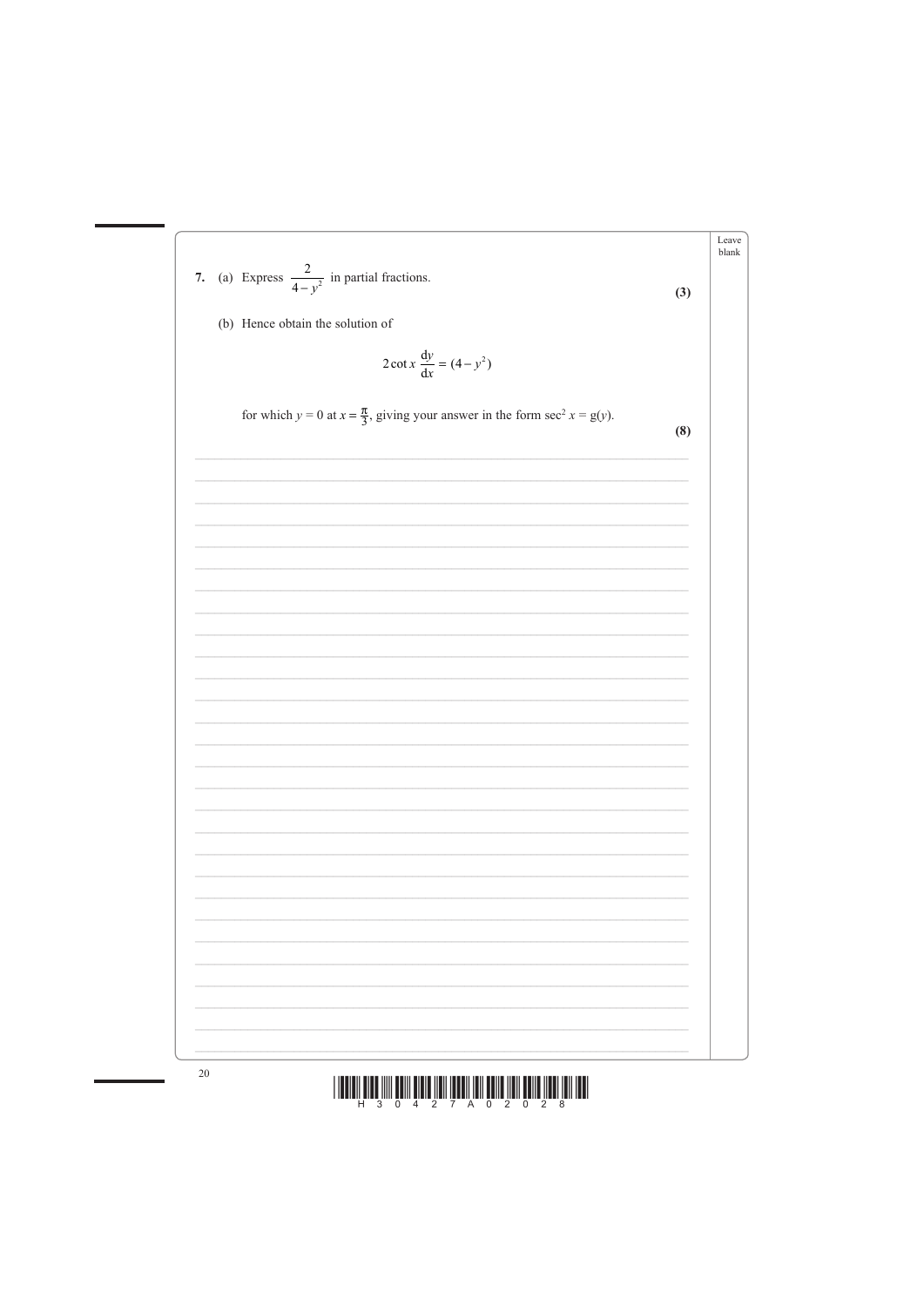| <b>Question 7 continued</b> | Leave<br>blank |
|-----------------------------|----------------|
|                             |                |
|                             |                |
|                             |                |
|                             |                |
|                             |                |
|                             |                |
|                             |                |
|                             |                |
|                             |                |
|                             |                |
|                             |                |
|                             |                |
|                             |                |
|                             |                |
|                             |                |
|                             |                |
|                             |                |
|                             |                |
|                             |                |
|                             |                |

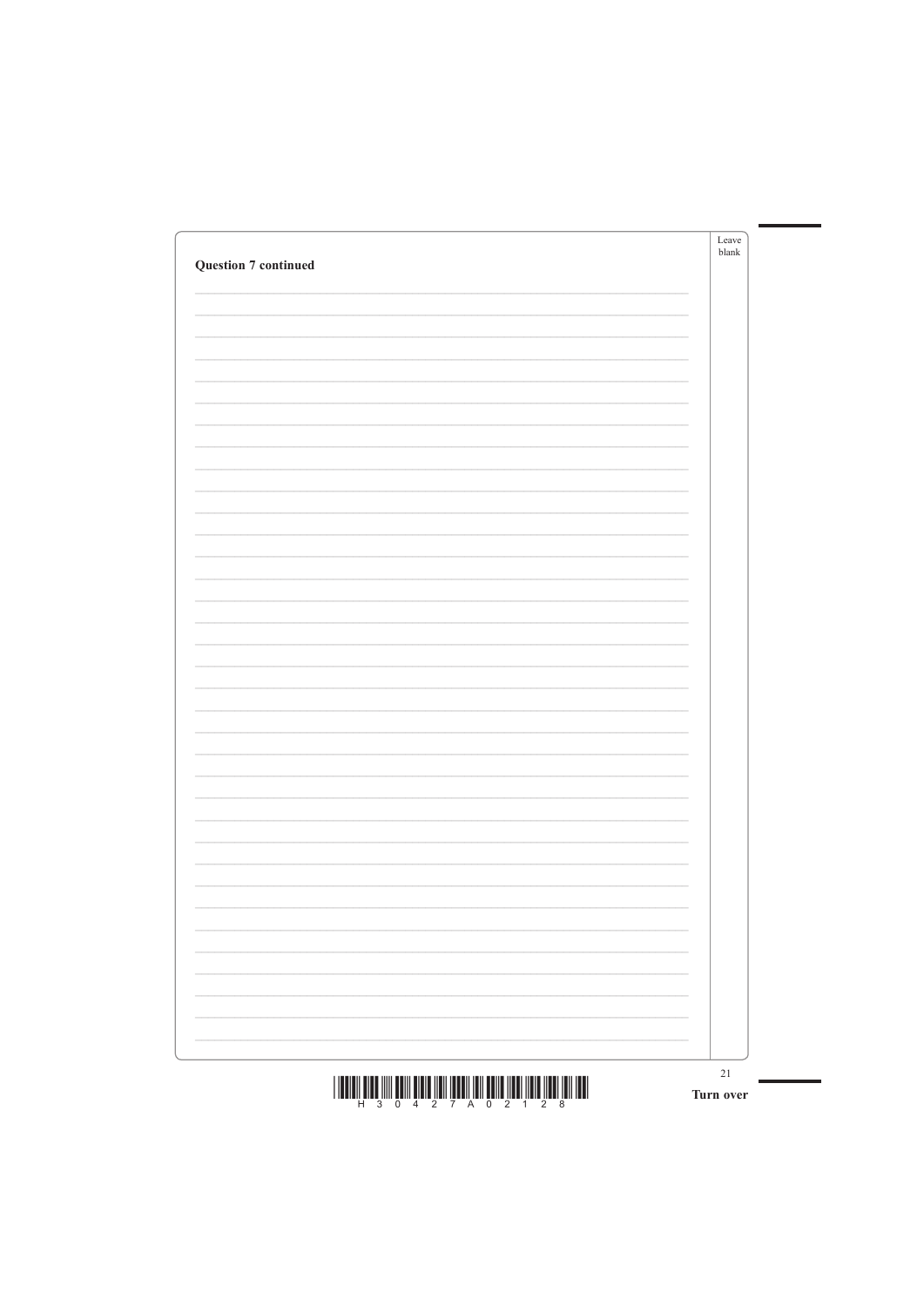| <b>Question 7 continued</b> | Leave<br>blank |
|-----------------------------|----------------|
|                             |                |
|                             |                |
|                             |                |
|                             |                |
|                             |                |
|                             |                |
|                             |                |
|                             |                |
|                             |                |
|                             |                |
|                             |                |
|                             |                |
|                             |                |
|                             |                |
|                             |                |
|                             |                |
|                             |                |
|                             |                |
|                             |                |
|                             |                |
|                             |                |
|                             |                |
|                             |                |
|                             |                |



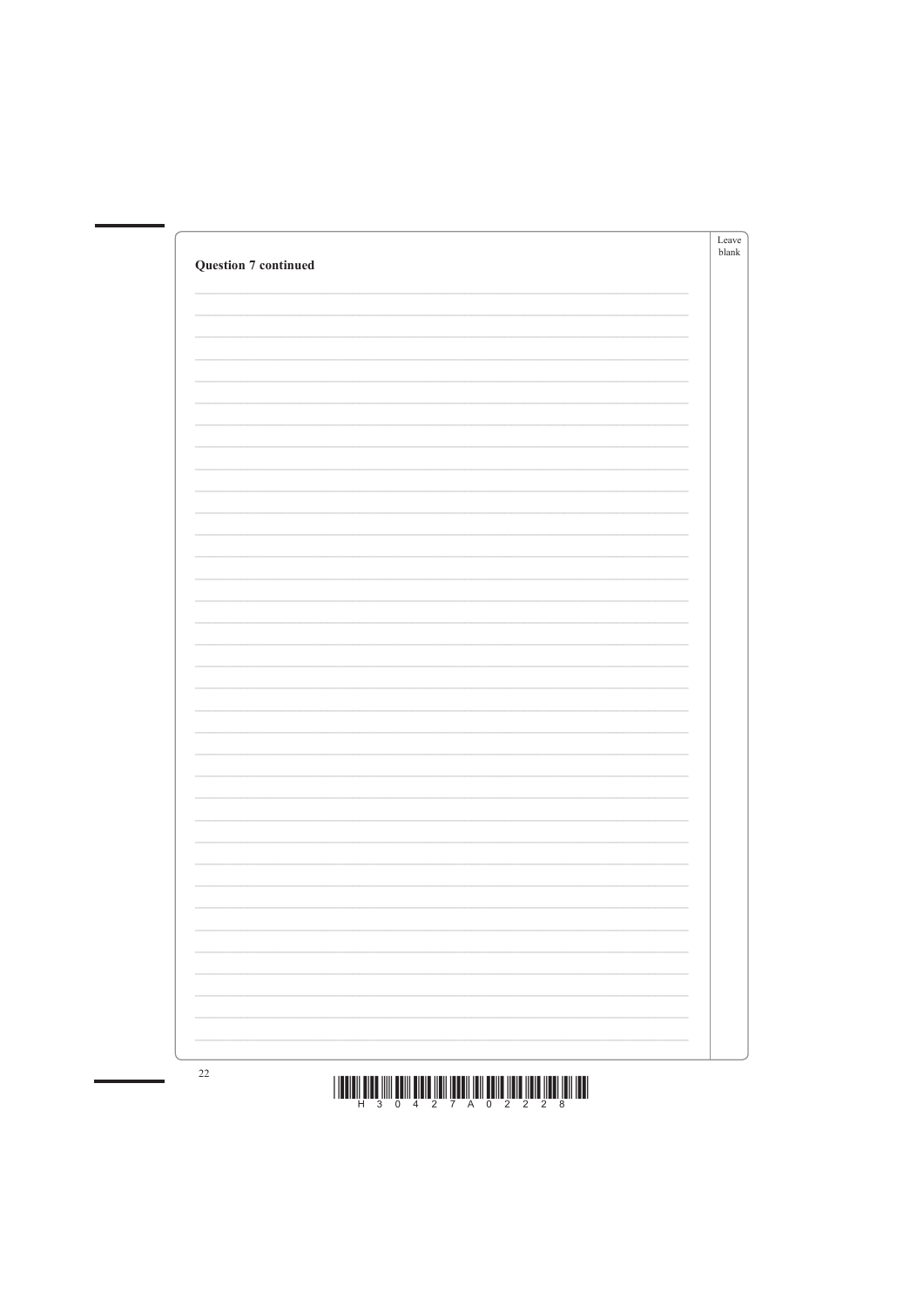| Leave<br>blank | <b>Question 7 continued</b> |
|----------------|-----------------------------|
|                |                             |
|                |                             |
|                |                             |
|                |                             |
|                |                             |
|                |                             |
|                |                             |
|                |                             |
|                |                             |
|                |                             |
|                |                             |
|                |                             |
|                |                             |
|                |                             |
|                |                             |
|                |                             |
|                |                             |
|                |                             |
|                |                             |
|                |                             |

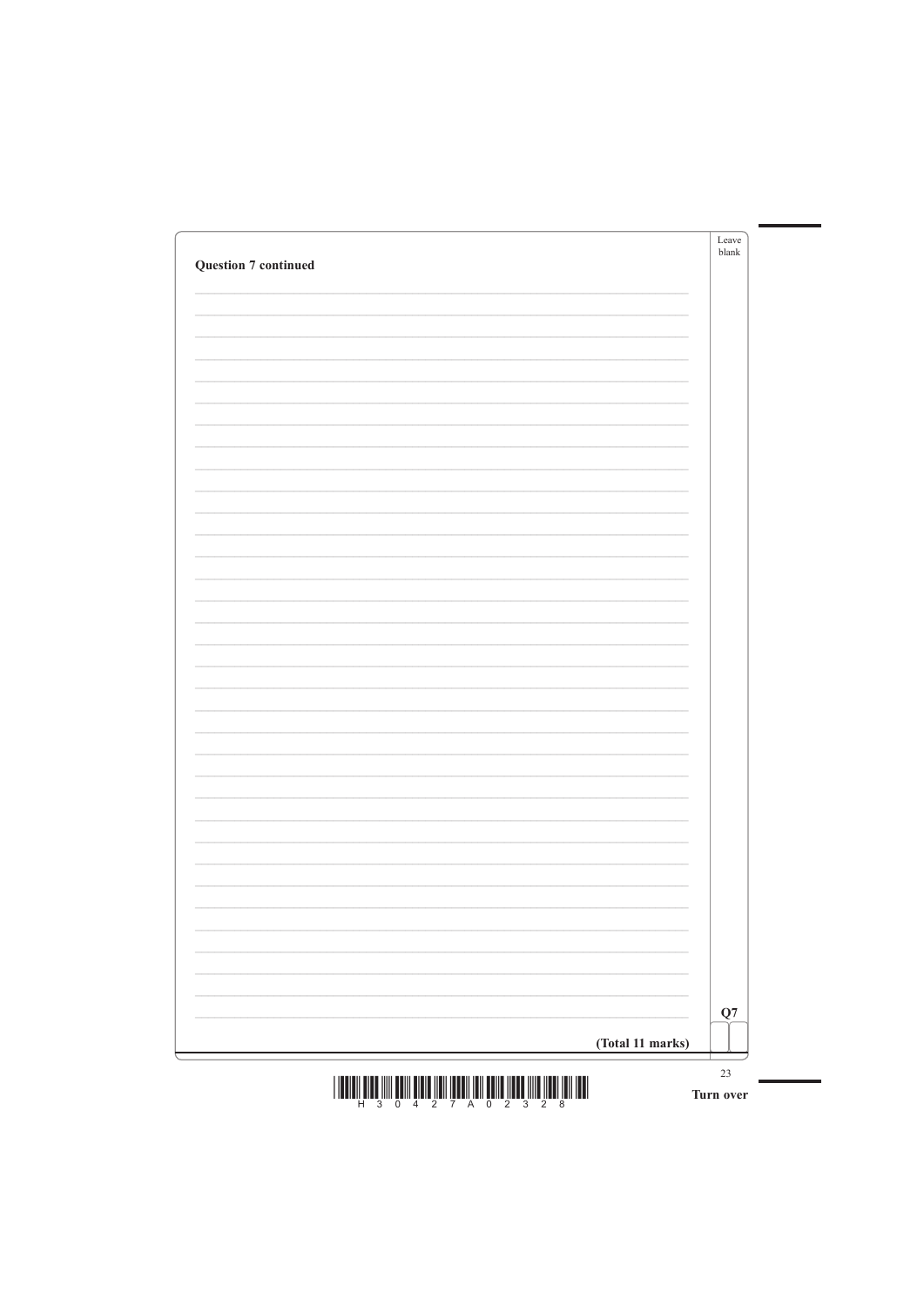



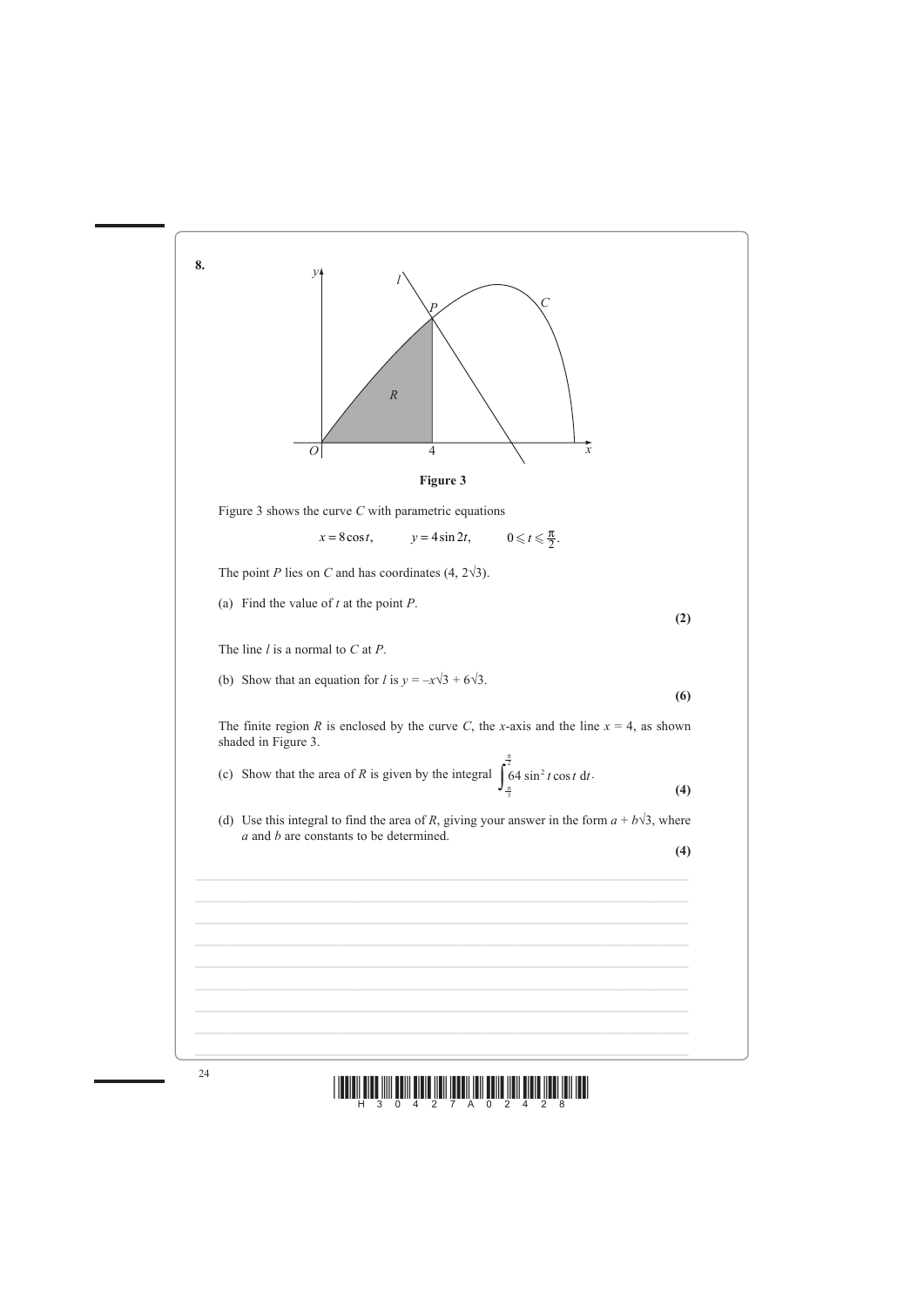| <b>Question 8 continued</b> |   | Leave<br>blank |
|-----------------------------|---|----------------|
|                             |   |                |
|                             |   |                |
|                             |   |                |
|                             |   |                |
|                             |   |                |
|                             |   |                |
|                             |   |                |
|                             |   |                |
|                             |   |                |
|                             |   |                |
|                             |   |                |
|                             |   |                |
|                             |   |                |
|                             |   |                |
|                             |   |                |
|                             |   |                |
|                             |   |                |
|                             |   |                |
|                             | - |                |
|                             |   |                |

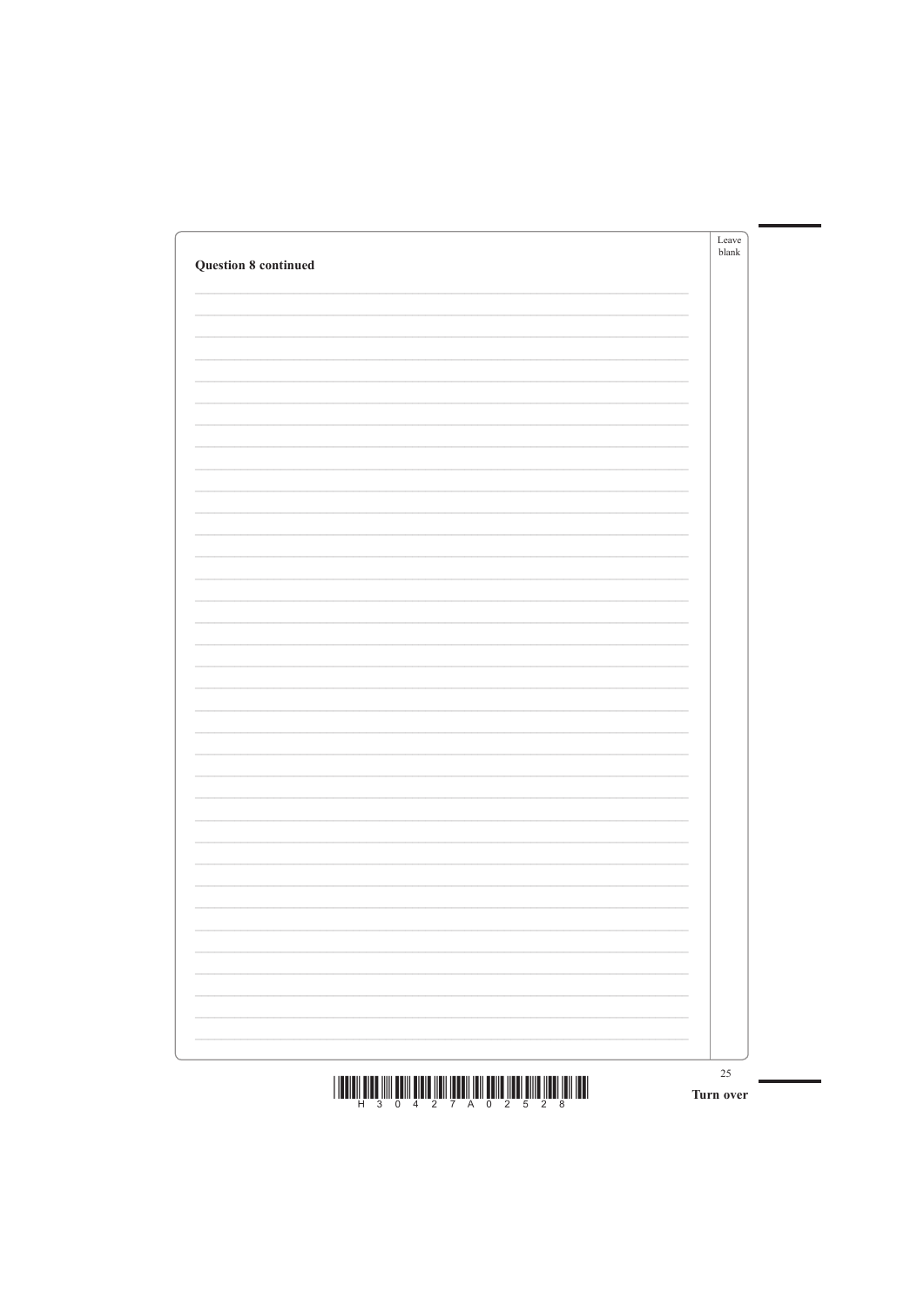| <b>Question 8 continued</b> | Leave<br>${\tt blank}$ |
|-----------------------------|------------------------|
|                             |                        |
|                             |                        |
|                             |                        |
|                             |                        |
|                             |                        |
|                             |                        |
|                             |                        |
|                             |                        |
|                             |                        |
|                             |                        |
|                             |                        |
|                             |                        |
|                             |                        |
|                             |                        |
|                             |                        |
|                             |                        |
|                             |                        |
|                             |                        |
|                             |                        |



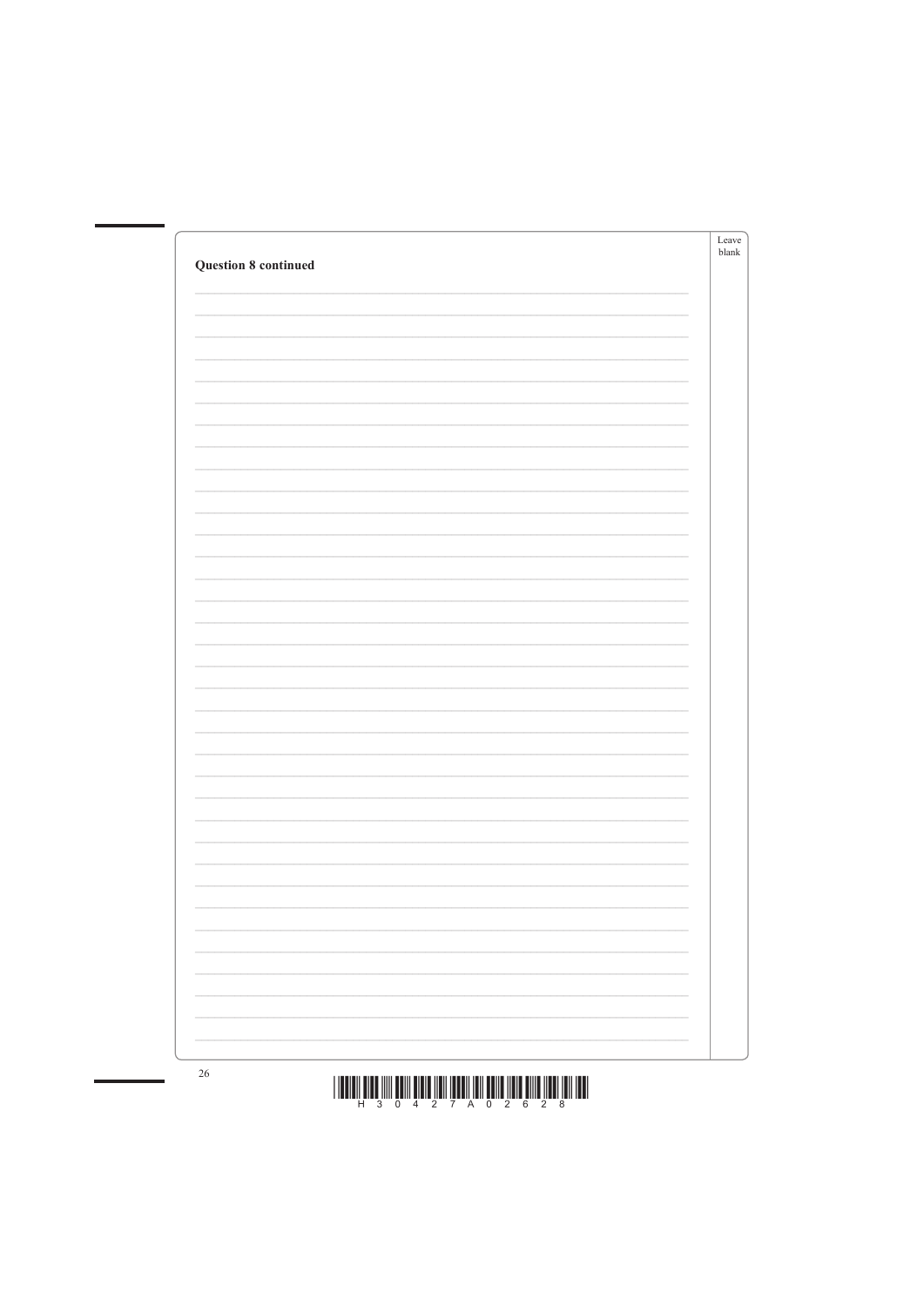| <b>Question 8 continued</b> | Leave<br>$b$ lank       |
|-----------------------------|-------------------------|
|                             |                         |
|                             |                         |
|                             |                         |
|                             |                         |
|                             |                         |
|                             |                         |
|                             |                         |
|                             |                         |
|                             |                         |
|                             |                         |
|                             |                         |
|                             |                         |
|                             |                         |
|                             |                         |
|                             |                         |
|                             |                         |
|                             |                         |
|                             |                         |
|                             |                         |
|                             |                         |
|                             |                         |
|                             |                         |
|                             |                         |
|                             |                         |
|                             |                         |
|                             | $\overline{\mathbf{Q}}$ |